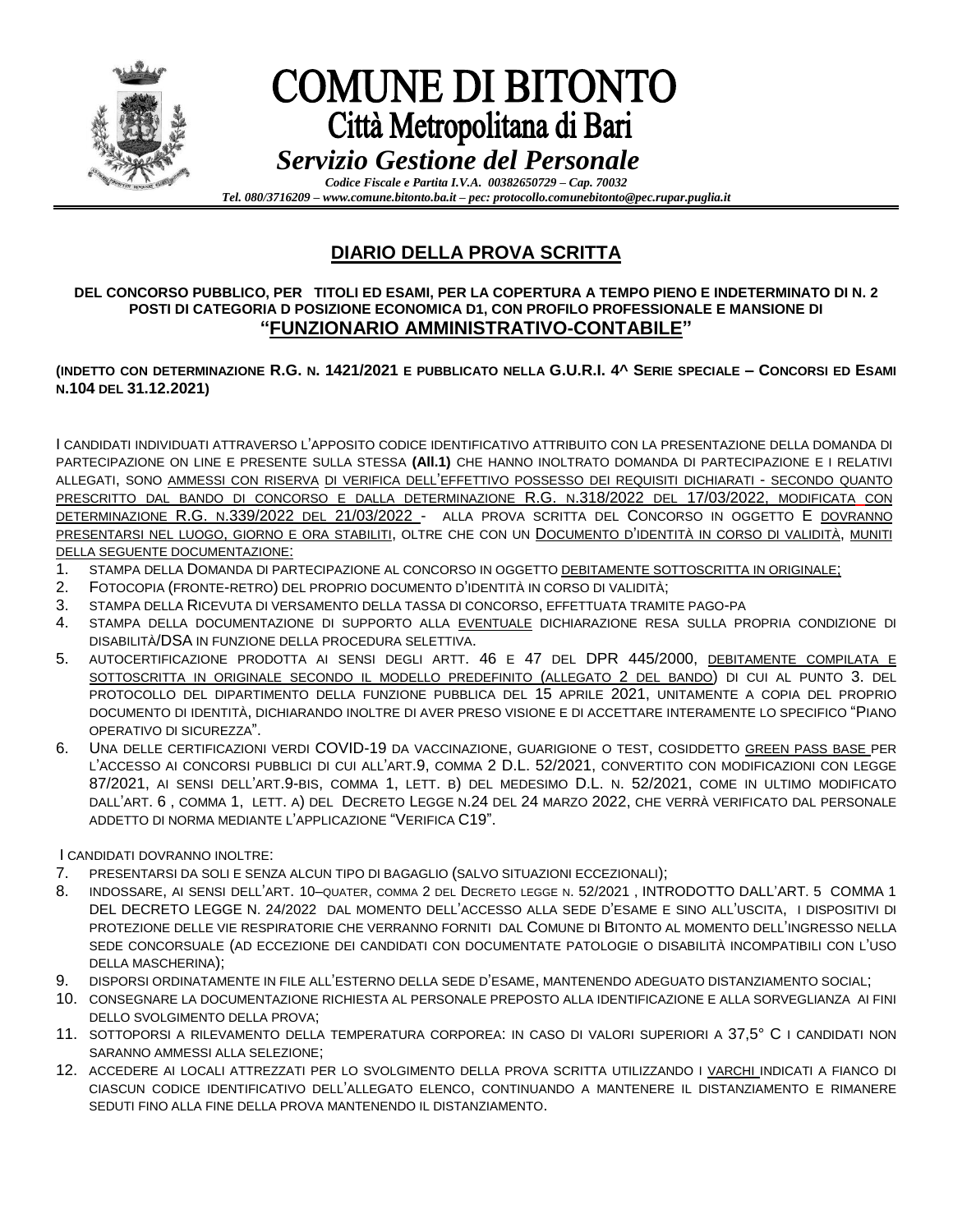

.

# **COMUNE DI BITONTO** Città Metropolitana di Bari

## *Servizio Gestione del Personale*

*Codice Fiscale e Partita I.V.A. 00382650729 – Cap. 70032 Tel. 080/3716209 – www.comune.bitonto.ba.it – pec: protocollo.comunebitonto@pec.rupar.puglia.it*

#### **LA PROVA SCRITTA DEL CONCORSO IN OGGETTO SI SVOLGERÀ IN UN UNICO TURNO IL GIORNO 21 APRILE 2022 ALLE ORE 9:00 COL SEGUITO PRESSO IL PALAZZETTO DELLO SPORT "PALAFLORIO" (WWW.[PALAFLORIO](http://www.palaflorio.it/dove_siamo.html).IT/DOVE\_SIAMO.HTML) SITO IN BARI ALLA VIA ARCHIMEDE N. 49.**

NON POSSONO ESSERE AUTORIZZATI AI CANDIDATI SPOSTAMENTI DI DATA E/O ORARIO RISPETTO A QUELLI PREFISSATI.

### **COLORO CHE NON SI PRESENTERANNO NEL GIORNO ED ORA STABILITI PER LO SVOLGIMENTO DELLA PROVA, SARANNO CONSIDERATI RINUNCIATARI.**

LA PROVA SCRITTA -SECONDO I CRITERI DEFINITI DALLA COMMISSIONE ESAMINATRICE IN PRIMA SEDUTA- CONSISTERÀ NELLA RISOLUZIONE, DA PARTE DEI PARTECIPANTI, DI UN QUESTIONARIO CON NUMERO 50 (CINQUANTA) DOMANDE/TEST (+ 3 DOMANDE DI RISERVA) A RISPOSTA MULTIPLA CHIUSA, INERENTI ALLE MATERIE DELLA PROVA SCRITTA PREVISTE DAL BANDO DI CONCORSO. . Punteggio:

- AD OGNI RISPOSTA ESATTA VERRÀ ATTRIBUITO + 0,60 punti;
- ALLE RISPOSTE ERRATE/MULTIPLE VERRÀ ATTRIBUITA UNA PENALITÀ PARI A 0,10 punti;
- ALLE RISPOSTE OMESSE NON VERRÀ ATTRIBUITO ALCUN PUNTEGGIO.

LA PROVA SCRITTA AVRÀ UNA DURATA MASSIMA DI 60 (SESSANTA) MINUTI (+ 3 minuti di riserva).

PARTICOLARI AUSILI E TEMPI AGGIUNTIVI (NELLA MISURA MASSIMA DEL 50% DEL TEMPO ASSEGNATO PER LO SVOLGIMENTO DELLA PROVA), POTRANNO ESSERE CONCESSE E DISPOSTE DALLA COMMISSIONE ESAMINATRICE NEI CONFRONTI DEI CANDIDATI DIVERSAMENTE ABILI, CHE NE ABBIANO GIÀ FATTO ESPRESSA E DOCUMENTATA RICHIESTA NELLA DOMANDA DI PARTECIPAZIONE AL CONCORSO.

LA CORREZIONE AVVERRÀ MEDIANTE L'AUSILIO DI STRUMENTI INFORMATIZZATI E SARÀ SVOLTA IN FORMA ANONIMA. SOLO AL TERMINE DELLA STESSA SI PROCEDERÀ AD ASSOCIARE IL NOMINATIVO DEL CANDIDATO ALLA RISPETTIVA PROVA.

AL TERMINE DELLE OPERAZIONI VERRÀ FORMULATO APPOSITO ELENCO SULLA BASE DEL PUNTEGGIO CONSEGUITO DA CIASCUN CANDIDATO, RESO DISPONIBILE SUL SITO ISTITUZIONALE DEL COMUNE DI BITONTO HTTPS://WWW.COMUNE.[BITONTO](https://www.comune.bitonto.ba.it/).BA.IT – SEZIONE "AMMINISTRAZIONE TRASPARENTE" – SOTTOSEZIONE "BANDI DI CONCORSO".

IL SUDDETTO ELENCO DEI RISULTATI VERRÀ RESO DISPONIBILE ESCLUSIVAMENTE IN FORMA ANONIMA ATTRAVERSO L'APPOSITO CODICE IDENTIFICATIVO ATTRIBUITO AD OGNI CANDIDATO CON LA PRESENTAZIONE DELLA DOMANDA DI PARTECIPAZIONE ON LINE E PRESENTE SULLA STESSA. TALE FORMA DI COMUNICAZIONE COSTITUISCE NOTIFICA AD OGNI EFFETTO DI LEGGE.

SARANNO AMMESSI ALLA SUCCESSIVA PROVA ORALE (PER LA QUALE VERRÀ DIVULGATO APPOSITO DIARIO), I CANDIDATI CHE AVRANNO CONSEGUITO IL PUNTEGGIO MINIMO DI 21/30.

DOPO L'ESPLETAMENTO DELLA PROVA ORALE, VERRANNO VALUTATI -SECONDO QUANTO PREVISTO NEL BANDO E SECONDO I CRITERI DEFINITI DALLA COMMISSIONE ESAMINATRICE IN PRIMA SEDUTA- I TITOLI DICHIARATI NELLA DOMANDA DI PARTECIPAZIONE E CERTIFICATI, COME DETTAGLIATO NEL BANDO DI CONCORSO, DAI CANDIDATI CHE ABBIANO RIPORTATO ALMENO 21 TRENTESIMI NELLA PROVA ORALE.

RESTA FERMO CHE L'ACCERTAMENTO DELL'EFFETTIVO POSSESSO DEI REQUISITI DICHIARATI E DELLA DOCUMENTAZIONE PROBANTE, VERRÀ SVOLTO A CURA DELL'ENTE IN QUALSIASI MOMENTO DELLA PROCEDURA CONCORSUALE ED IN OGNI CASO, NEI CONFRONTI DI TUTTI I CANDIDATI RISULTATI IDONEI IN ESITO A TUTTE LE PROVE D'ESAME, PRIMA DELLA APPROVAZIONE DELLE RISULTANZE CONCORSUALI, CON LA PRECISAZIONE CHE LA MANCATA ESCLUSIONE DA OGNI FASE DELLA PROCEDURA CONCORSUALE NON COSTITUISCE, IN OGNI CASO, GARANZIA DELLA REGOLARITÀ , NÉ SANA L'IRREGOLARITÀ DELLA DOMANDA DI PARTECIPAZIONE AL CONCORSO),

I CANDIDATI – PENA L'IMMEDIATA ESPULSIONE DALLA SEDE DI ESAME CON CONSEGUENTE ESCLUSIONE DAL CONCORSO-NON POTRANNO UTILIZZARE TELEFONI CELLULARI O AUSILI INFORMATICI NON AUTORIZZATI, NÉ MATERIALE DIVERSO DA QUELLO AUTORIZZATO O FORNITO DALLA COMMISSIONE, NÉ POTRANNO COMUNICARE TRA DI LORO IN QUALSIASI FORMA E NEMMENO DETENERE O CONSULTARE APPUNTI, MANOSCRITTI E LIBRI O PUBBLICAZIONI DI OGNI GENERE, FATTA ECCEZIONE PER I TESTI E/O